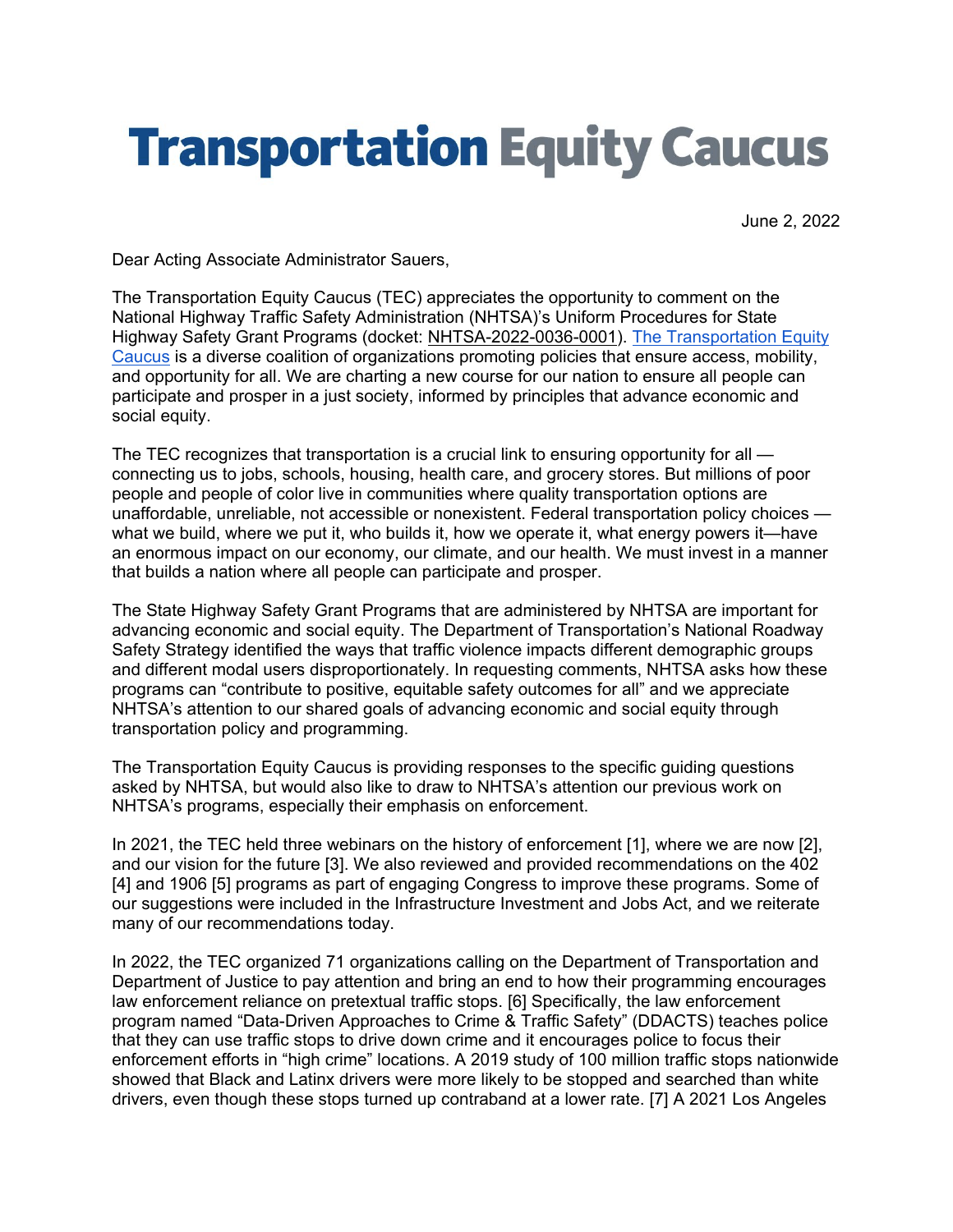Times investigation found deputies search 85% of bike riders they stop, and that 7 of every 10 stops involve Latino cyclists, even though they often have no reason to suspect they'll find something illegal. [8] NHTSA should examine the role that it plays in promoting and implementing DDACTS, and opportunities in its administration of grants to ensure that traffic stops are about traffic safety rather than a pretext for other goals.

TEC has made a commitment to transform transportation policy in the area of enforcement because of the harm and killing of people by law enforcement and specifically Black Indigenous People of Color (BIPOC) who live multi-marginalized lives. As per [Mapping Police Violence,](https://mappingpoliceviolence.org/) in 2021 police killed 1,144 people and there were only 15 days when police did not kill people in the US. [9] Data shows that 25% of police killings of unarmed Black people originate with a traffic stop [10], the most common form of police-initiated contact with the public. [11] NHTSA has the opportunity to significantly impact policing practices through its grant program. The harm and killing of BIPOC communities must be addressed through NHTSA's work, including changes to programs to reduce and prevent future harm from traffic violence and police violence which are inextricably paired when we rely on policing for traffic safety.

Responses to the questions asked by NHTSA are below. Please reach out to the Transportation Equity Caucus if you have any questions.

# **Transportation Equity Caucus Chairs**

- Dara Baldwin, dara.baldwin@ncdr.us
- Axel Santana, asantana@policylink.org

# **Removing Enforcement Working Group Chairs**

- Hester Serebrin, Hester@transportationchoices.org
- Oboi Reed, oboi@equiticity.org
- Ken McLeod, ken@bikeleague.org

# Footnotes:

- [1]<https://equitycaucus.org/node/62036>
- [2]<https://equitycaucus.org/node/62791>
- [3]<https://equitycaucus.org/node/63321>
- [4]<https://equitycaucus.org/node/63541>

[5]<https://equitycaucus.org/resources/review-NHTSA-1906-racial-profiling-program>

[6] [https://peopleforbikes.cdn.prismic.io/peopleforbikes/02fc2b8e-34fb-48b0-a596-](https://peopleforbikes.cdn.prismic.io/peopleforbikes/02fc2b8e-34fb-48b0-a596-067705d50396_Coalition+Letter+on+Pretext+-+DOT_DOJ.pdf)

[067705d50396\\_Coalition+Letter+on+Pretext+-+DOT\\_DOJ.pdf](https://peopleforbikes.cdn.prismic.io/peopleforbikes/02fc2b8e-34fb-48b0-a596-067705d50396_Coalition+Letter+on+Pretext+-+DOT_DOJ.pdf) 

[7] Emma Pierson, Camelia Simoiu, Jan Overgoor, et al., *A Large-Scale Analysis of Racial Disparities in Police Stops across the United States* (Stanford, CA: Stanford Computational Policy Lab, 2019), [https://5harad.com/papers/100M-stops.pdf.](https://5harad.com/papers/100M-stops.pdf)

[8]<https://www.latimes.com/projects/la-county-sheriff-bike-stops-analysis/>

[9] https://mappingpoliceviolence.org/

[10] [https://www.npr.org/2021/01/25/956177021/fatal-police-shootings-of-unarmed-black](https://www.npr.org/2021/01/25/956177021/fatal-police-shootings-of-unarmed-black-people-reveal-troubling-patterns)[people-reveal-troubling-patterns](https://www.npr.org/2021/01/25/956177021/fatal-police-shootings-of-unarmed-black-people-reveal-troubling-patterns)

[11] https://bjs.ojp.gov/content/pub/pdf/cbpp18st.pdf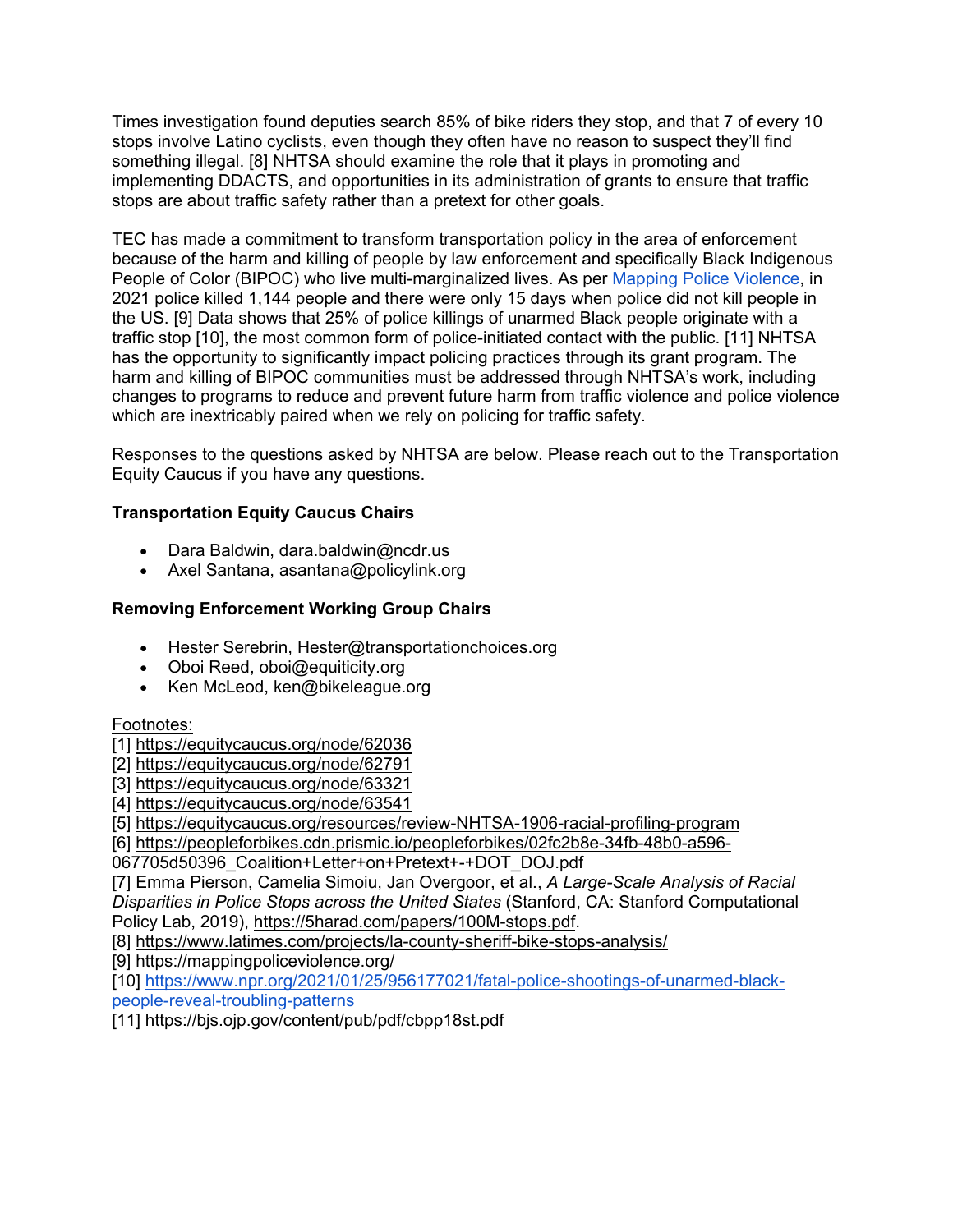#### Responses to NHTSA's Questions:

#### **1. How can NHTSA, States, and their partners successfully implement NRSS and the SSA within the formula grant program to support the requirements in Bipartisan Infrastructure Law, enacted as the Infrastructure Investment and Jobs Act (Pub. L. 117- 58)?**

In the Transportation Equity Caucus's 402 program review provided to Congress we said: "Transportation is an imperative part of life. It is the connector for people's work, medical care, worship, recreation, and essentials for life. We believe that transportation is a part of the nationwide focus on ending the harm and killing of Black bodies by law enforcement. In that work we have concerns with Highway Safety Programs administered by the National Highway Traffic Safety Administration (NHTSA) under 23 USC 402. As NHTSA addresses this concern, President Biden's [Executive Order on Advancing Racial Equity and Support for Underserved](https://www.whitehouse.gov/briefing-room/presidential-actions/2021/01/20/executive-order-advancing-racial-equity-and-support-for-underserved-communities-through-the-federal-government/)  [Communities Through the Federal Government s](https://www.whitehouse.gov/briefing-room/presidential-actions/2021/01/20/executive-order-advancing-racial-equity-and-support-for-underserved-communities-through-the-federal-government/)hould be used in this work defining safety for all communities and addressing the use of enforcement in transportation.

The Equity Caucus seeks to transform transportation policy to reject law enforcement as an approach to improve transportation safety and to ensure the erasure of racism in all safety policies. To make sure Black Indigenous People of Color (BIPOC) and other marginalized communities thrive, transportation safety approaches must demonstrate tangible and intentional progress that dismantle structural racism. There must also be conversation and work about the definition of public safety and how this is defined differently in communities."

This call to transform transportation safety policy still exists and is important as NHTSA, States, and their partners implement NRSS and the SSA. Successfully implementing the NRSS and the SSA should eliminate disparities experienced by different groups in traffic safety, including harms due to fines and fees, police violence, and pretextual stops.

NHTSA, States, and their partners should maximize the 1906 grant program by using the Congressional authorization that 10% may be allocated by the Secretary for technical assistance to states to its full extent. Technical assistance to states for 1906 grants can improve understanding of the program, strengthen practices, and help additional states utilize the program.

#### **2. What non-traditional partners and safety stakeholders can the States work with to implement NRSS and SSA?**

Community-based organizations, civil rights groups, racial and social equity groups, disability justice, mobility justice, public health, social services, and other groups based in and led by disproportionately affected demographic and modal users can, and should, be important partners for States to work with when implementing NRSS and SSA. The TEC has a number of these organizations as members and can also seek out other groups. To see a full list of our partners, go here: https://equitycaucus.org/about-equity-caucus/our-partners

**3. How can the Sections 402, 405, and 1906 formula grant programs contribute to positive, equitable safety outcomes for all? How can states obtain meaningful public participation and engagement from affected communities, particularly those most significantly impacted by traffic crashes resulting in injuries and fatalities?**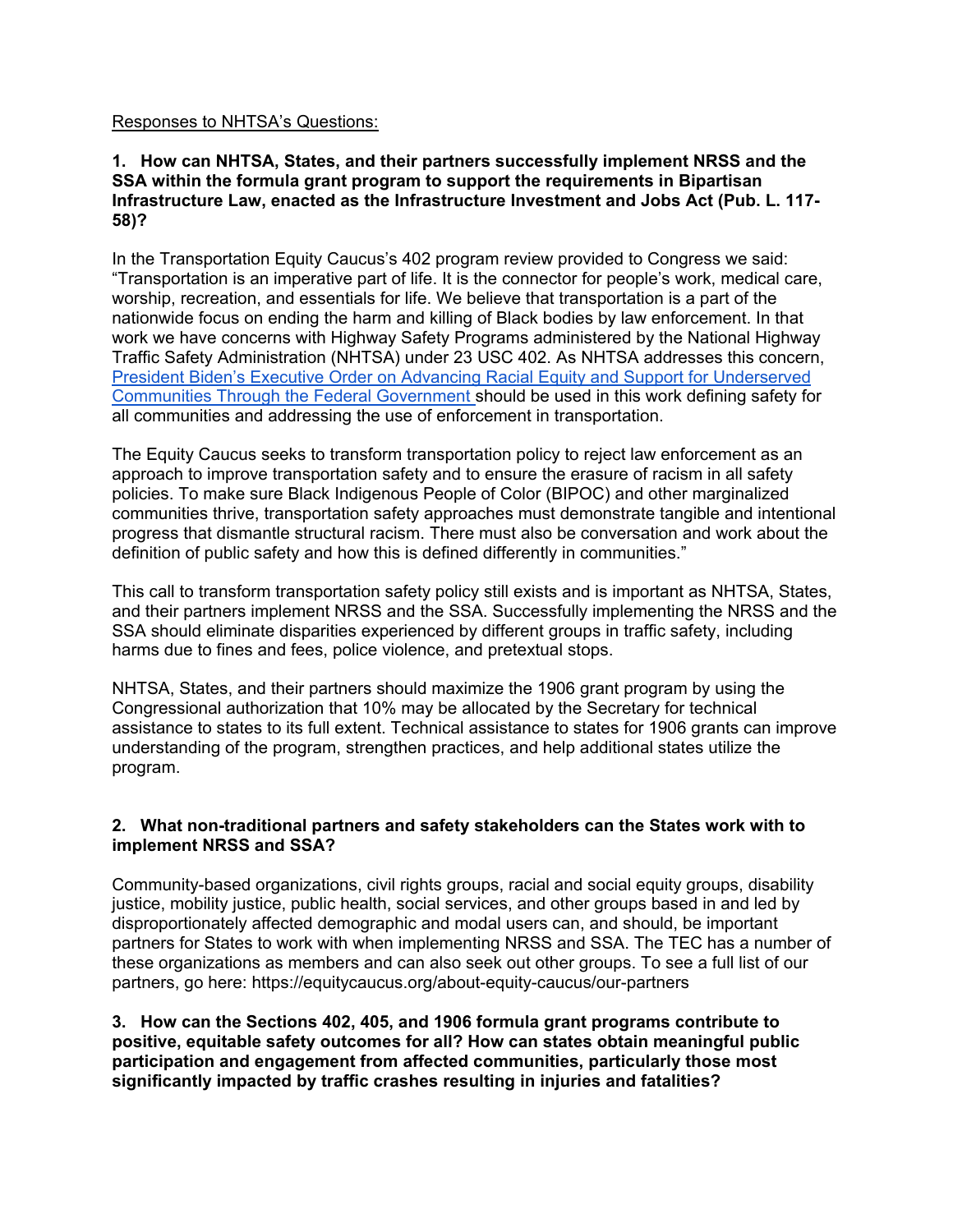In the Transportation Equity Caucus's 402 program review provided to Congress we said states should use grant programs to:

- "Train city and state transportation staff to build using a safe systems approach, and specific engineering solutions proven to reduce speeding and improve safety. This could build off of the work of the FHWA Every Day Counts road diet initiative.
- Work with communities and engage with those who have lived experience and are directly impacted to define safety within that community.
- Build community support for infrastructure safety improvements that will influence behavior and be willing to engage in the possibilities of creating systems that dismantle oppression and racism in this work."

Specifically, for the 1906 program, states should take full advantage of the changes made by Congress that provide eligibility for "developing and implementing programs, public outreach, and training to reduce the impact of [racial profiling on] traffic stops."

Racially disparate policing, sometimes for purposes other than traffic safety, does not contribute to positive, equitable safety outcomes for all. The USDOT and States should discontinue using these grant dollars for law enforcement, and especially for pretextual traffic stops. States should revisit the value of directly funding law enforcement with these funds, given concerns related to police violence, disparate impacts, and the use of traffic stops for purposes other than traffic safety.

As NHTSA identifies, traffic crashes are a leading cause of death for teenagers in America and disproportionately impact Black people, Indigenous People, and rural communities. These groups, in addition to elders, those with disabilities, and youth, who are also disproportionately impacted by traffic violence, community-based organizations (CBOs) serving racially and socially marginalized communities, as well as national organizations focused on racial equity and mobility justice should be directly consulted by states.

## **4. How can the formula grant program require practices to ensure affected communities have a meaningful voice in the highway safety planning process?**

Create operational models for transferring ownership of the highway safety planning process to communities and neighborhoods, along with funding for CBOs and stakeholders/residents, capacity building, and training. Congress's direction on "data-driven traffic safety enforcement programs that foster effective community collaboration to increase public safety" should not preclude the development of models that place effective community collaboration to increase public safety first. Communities where traffic safety enforcement is not seen as legitimate or motivated by traffic safety may be better engaged in the highway safety planning process by not assuming the outcome will be traffic safety enforcement. Data on the acceptance of traffic safety enforcement by affected communities, and what those communities actually believe will make their streets safer, should be considered. They can also ensure that any community outreach includes accessible outreach to people with disabilities so that they are included in all parts of the process. Accessible outreach includes but is not limited to the building structure, communications - ASL Interpretation as well as all written documents. There should be funds provided to grantees to assist with providing reasonable accommodations needed to comply with being fully accessible to the community.

## **5. What varied data sources, in addition to crash-causation data, should States be required to consult as part of their Highway Safety Plan problem identification and**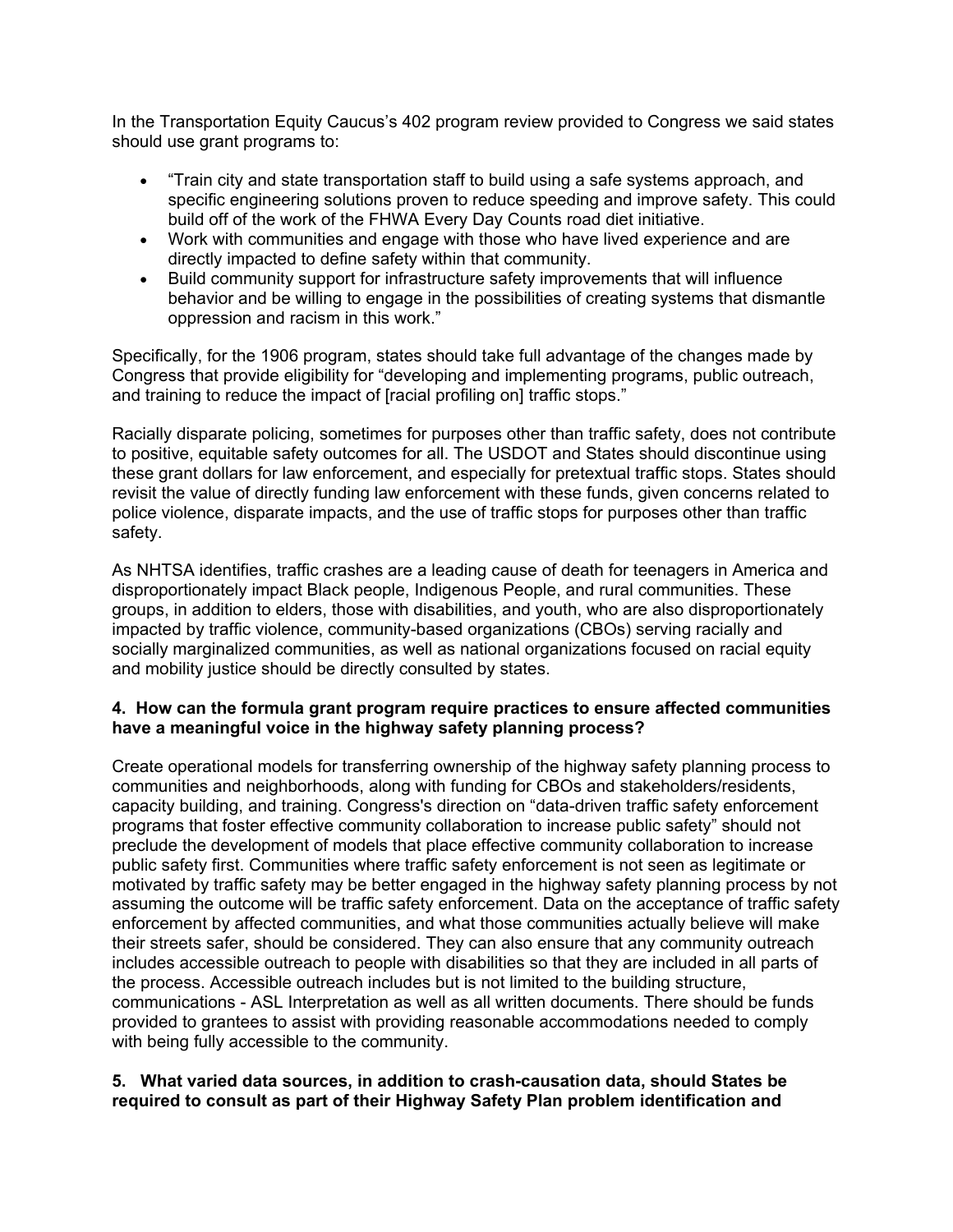#### **planning processes to inform the degree to which traffic safety disparities exist on their roadways?**

States should be required to consult the following types of data to inform the identification of traffic safety disparities and problem identification:

- Data on traffic stops, including data that allow disaggregation by race, income, geography and other factors related to racial equity and mobility justice.
- Data on traffic citations, including data that allow disaggregation by race, income, geography and other factors related to racial equity and mobility justice.
- Data on traffic citation dispositions through court systems, including data that allow disaggregation by race, income, geography and other factors related to racial equity and mobility justice.
- Data on fines and fees associated with traffic citations, including data that allow disaggregation by race, income, geography and other factors related to racial equity and mobility justice.
- Data on serious injuries, including data that allow disaggregation by race, income, geography and other factors related to racial equity and mobility justice.
- Data on traffic fatalities, including data that allow disaggregation by race, income, geography and other factors related to racial equity and mobility justice.
- Data on drivers contrasted with their victims, including data that allow disaggregation by race, income, geography and other factors related to racial equity and mobility justice.
- Data on the built environment, such as the presence of sidewalks, crosswalks, bus stops, bike lanes, and street lighting, including data that allow disaggregation by race, income, geography and other factors related to racial equity and mobility justice.

## **6. How can the triennial cycle best assess longer-term behavior modification progress and connect year-to-year activities in a meaningful way?**

The types of data discussed in our response to question 5 should inform assessments of longerterm behavior modification progress. Longer-term behavior modification progress should be connected to year-to-year activities with affected communities and safer roadway designs.

#### **7. How can the triennial HSP account for strategies that are proportionate to the State's highway safety challenges?**

As NHTSA identifies, traffic crashes are a leading cause of death for teenagers in America and disproportionately impact Black people, American Indians, and rural communities. Engaging and working with these communities should be a requirement of NHTSA and States.

## **8. What information is needed to ensure the HSP provides comprehensive, longer-term, and data-driven strategies to reduce roadway fatalities and serious injuries?**

In the Transportation Equity Caucus's 402 program review provided to Congress we said that under current requirements, "States must report citations issued and arrests as required for the 'activity measures,' but are not required to report on: number of stops, number of stops resulting in citations, racial and ethnic demographics of the driver, the officer, or the neighborhood in which the stop was made, or return on investment. Requiring similar data and analysis on a national basis is necessary to understand the impact of, and to end, racial and ethnic disparities funded through these federal dollars. NHTSA and many of its state and local grantees do not collect or analyze demographic data on traffic stops, citations, or arrests which is why a national study is necessary. A national study could help Congress understand the scope of the issue of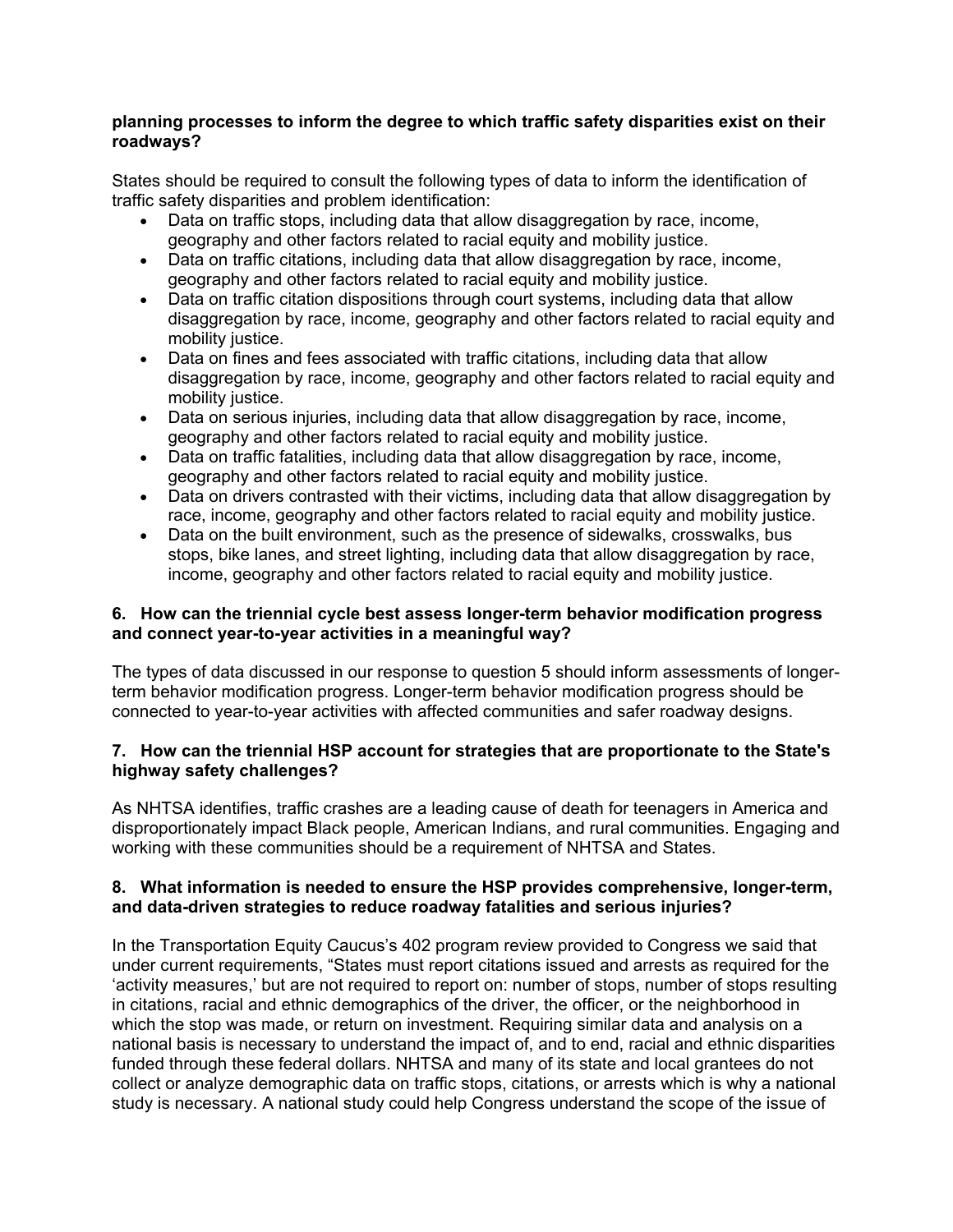data collection and analysis, and how federal policy can best ensure that future funding results in data collection and the reduction of racial disparities in traffic stops, citations, and arrests, as well as the harm and killing of Black Indigenous People of Color (BIPOC)."

## **9. What data elements should States submit to NHTSA in their annual grant application to allow for full transparency in the use of funds?**

We need to know what types of organizations receive funds and how they are used so that state choices about how to pursue traffic safety can be compared.

Examples of organization types that should be reported include:

- Law enforcement agency and/or law enforcement-related non-profit organization
- Community-based non-profit organization
- Statewide non-profit organization
- Public Health agency and/or public health non-profit organization
- Hospital and/or other medical care provider
- Non-law enforcement emergency response agency or non-profit organization
- City, County, or other locality
- Statewide agency

Examples of use types that should be reported include:

- High Visibility Traffic Law Enforcement
- Overtime Traffic Law Enforcement
- Traffic Law Enforcement against drivers
- Automated Traffic Law Enforcement
- Traffic Law Enforcement against people biking and walking
- Community-based event
- Driver education event
- Pedestrian education event
- Bicyclist education event
- Paid media
- Consultant-led media or other campaign

#### **10. What types of data can be included in the annual grant application to ensure that projects are being funded in areas that include those of most significant need?**

No additional comments.

#### **11. Should these measures be revised? If so, what changes are needed?**

In the Transportation Equity Caucus's 402 program review provided to Congress we said that "Given the increased awareness of the link between traffic stops and the killing of unarmed Black people, the citation and arrest-based "activity measures" must be reevaluated. A new set of performance measures must be created by a commission that includes experts in racial profiling, police violence and reform, as well as community organizations with an interest in traffic safety and expertise in police reform. New performance measures can contribute to racial justice and traffic safety improvements that focus on outcomes, not just changing behavior."